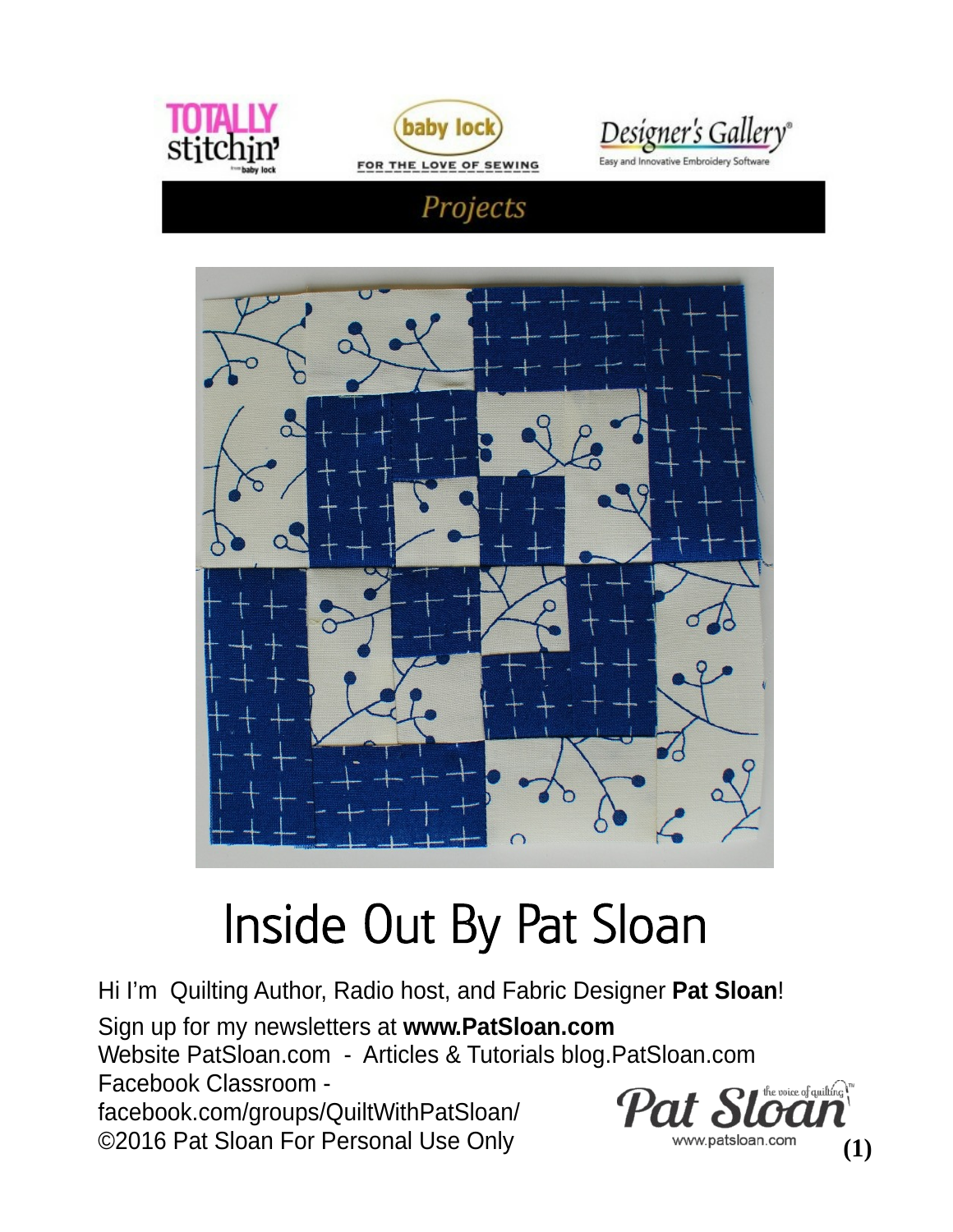

### **Inside Out - Log Cabin fun!**

6.5" x 6.5" unfinished block size  $6"$  x  $6"$  finished

### **Cutting Directions**

2 different prints, I recommend a light and a dark

Cutting from each 4 squares 1.5″ x 1.5″ 4 strips 1.5″ x 2.5″ 2 strips 1.5″ x 3.5″

# **Directions**

1- Lay out the shapes. I put into Four groups as shown.





Website PatSloan.com Articles & Tutorials blog.PatSloan.com Facebook Classroom facebook.com/groups/QuiltWithPatSloan/ ©2016 Pat Sloan For Personal Use Only

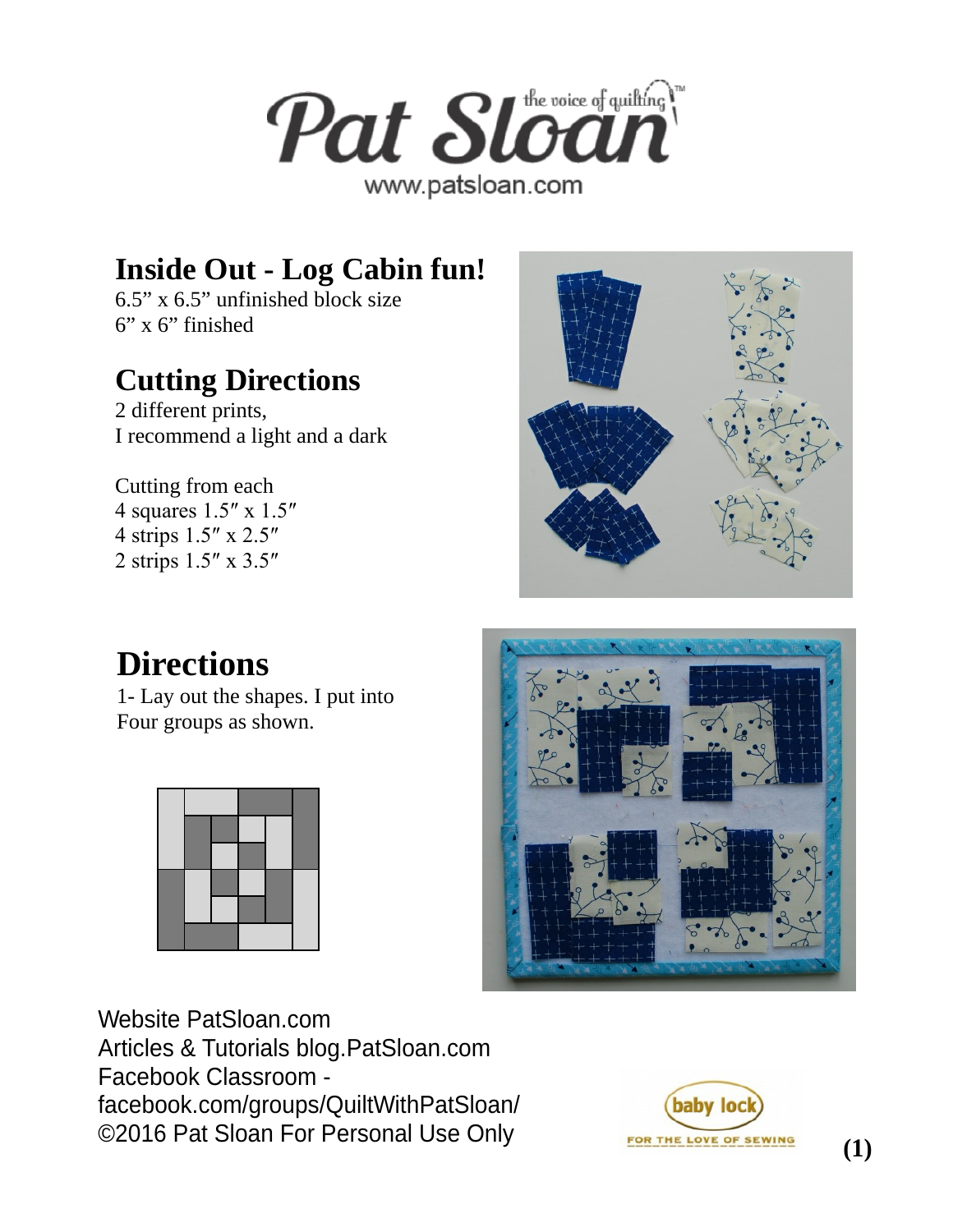

2 units

## **Directions**

2- Chain sew the small squares for the Inner area.

3- Next sew the sections so you Have 4 units. Each unit is 3.5" x 3.5"









Website PatSloan.com Articles & Tutorials blog.PatSloan.com Facebook Classroom facebook.com/groups/QuiltWithPatSloan/ ©2016 Pat Sloan For Personal Use Only



**(1)**